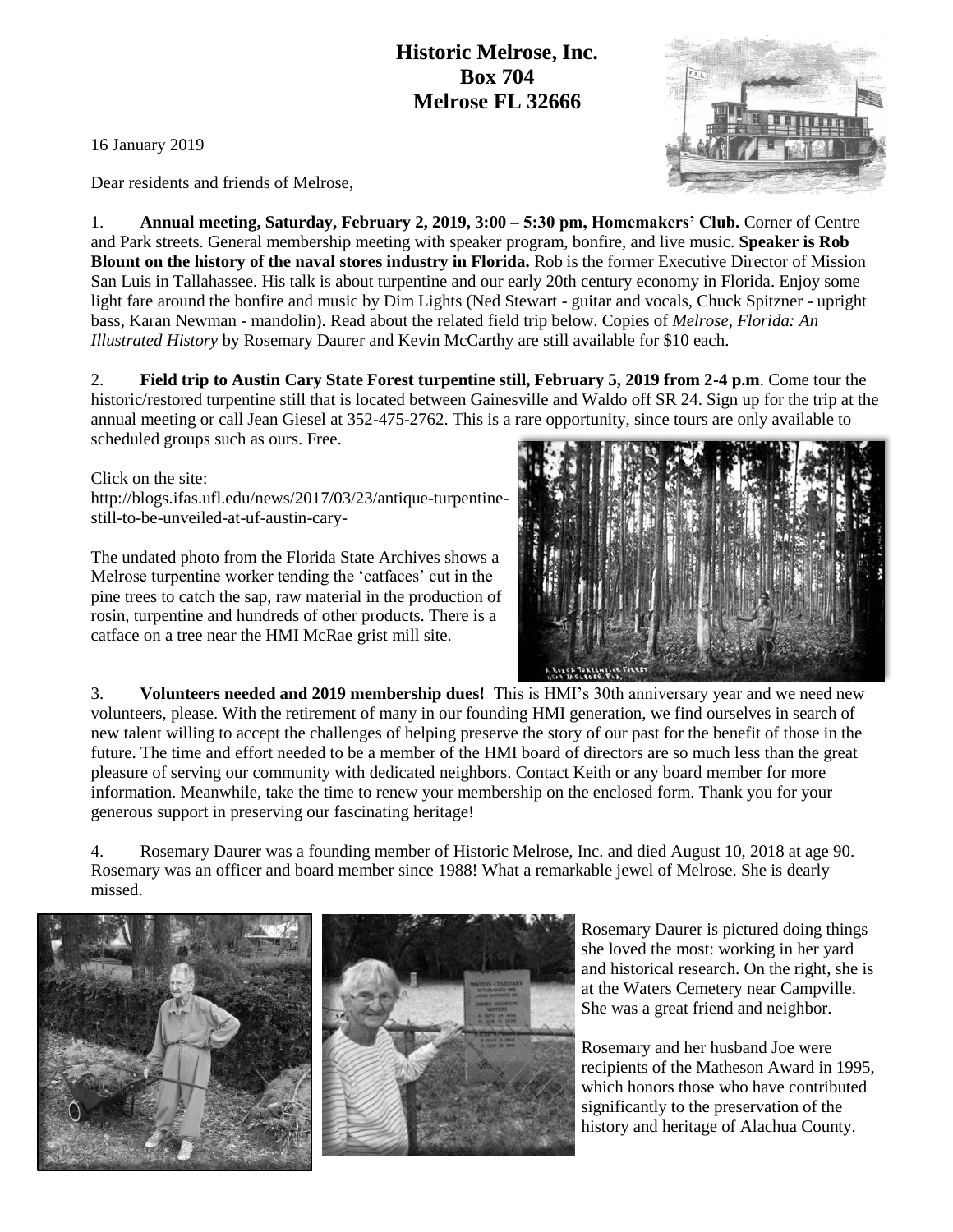5. **Election records project.** HMI is leading a historical study of Putnam County voter rolls dating back many decades. Stored in Palatka, these documents show: voter name, age, race, occupation, party affiliation, poll taxes paid, precinct, address, and other information. Our quick examination shows records from the 1900's through 1950's. There may well be poll lists from Putnam County's beginnings in 1850. Volunteers are needed to inventory, catalog, and digitally scan these historic records which will prove invaluable to local historians and genealogists. The photo at right shows hundreds of voter registration books at Putnam County Supervisor of Elections' office in Palatka. HMI is looking for other partners, in addition to Supervisor Charles Overturf and the Putnam County Historical Society, to assist in this project.



6. New Historic Melrose Inc. website. A volunteer is needed to maintain our website. Please check periodically for progress or contact us at: www.historicmelroseflorida.org.

7. **Working party for historic Banana Mill site**. We are asking for volunteers to pick up limbs and small debris at the Banana Grist Mill site at 10 am, January 26. Contact John McRae 904-891-2671 for more information. He has done some considerable work on the old Orange Springs-to-Starke road and the old bridge abutments Mill Creek. The huge iron grist mill is hanging in there, come visit this remarkable artifact!

8. Do you need the Homemaker's Club for a special occasion or meeting? Contact Keith at 352-283-9700.

9. **Cemetery workshop hosted by HMI and Florida Public Archaeology Network**. Eleven participants representing cemeteries from Melrose (Eliam), Ochwilla, Johnson, Keystone Heights, and St. Augustine attended this meeting. Archaeologists provided legal, historical, and practical advice to cemetery managers in the region. After the morning session at the Homemakers' Club, hands-on maintenance and preservation tips were performed at Eliam Cemetery. Our 'outdoor museums' are so important to the small communities across Melrose's four counties. To learn more, click on: http://www.flpublicarchaeology.org/

10. We offer a sincere message of gratitude to everyone who has contributed to our recent historic preservation projects and especially the ongoing volunteer work at Heritage Park, St. John's Cemetery in Earleton, McRae Mill at Banana, and the Homemaker's Club. George Mundell recently painted the south side of the Homemaker's and it looks terrific. We are also grateful for our 17-year partnership with Putnam County for Heritage Park. Please contact us to arrange a tour of Banana, Earleton Cemetery, Homemaker's Club, and the Daurer Center.

James Peffley, Treasurer, Historic Melrose, Inc. *HMI is a nonprofit organization, 501(c)(3), EIN 59-2743455* 

[Our president, Keith Bollum, has been under the weather and we are praying for a speedy recovery.]